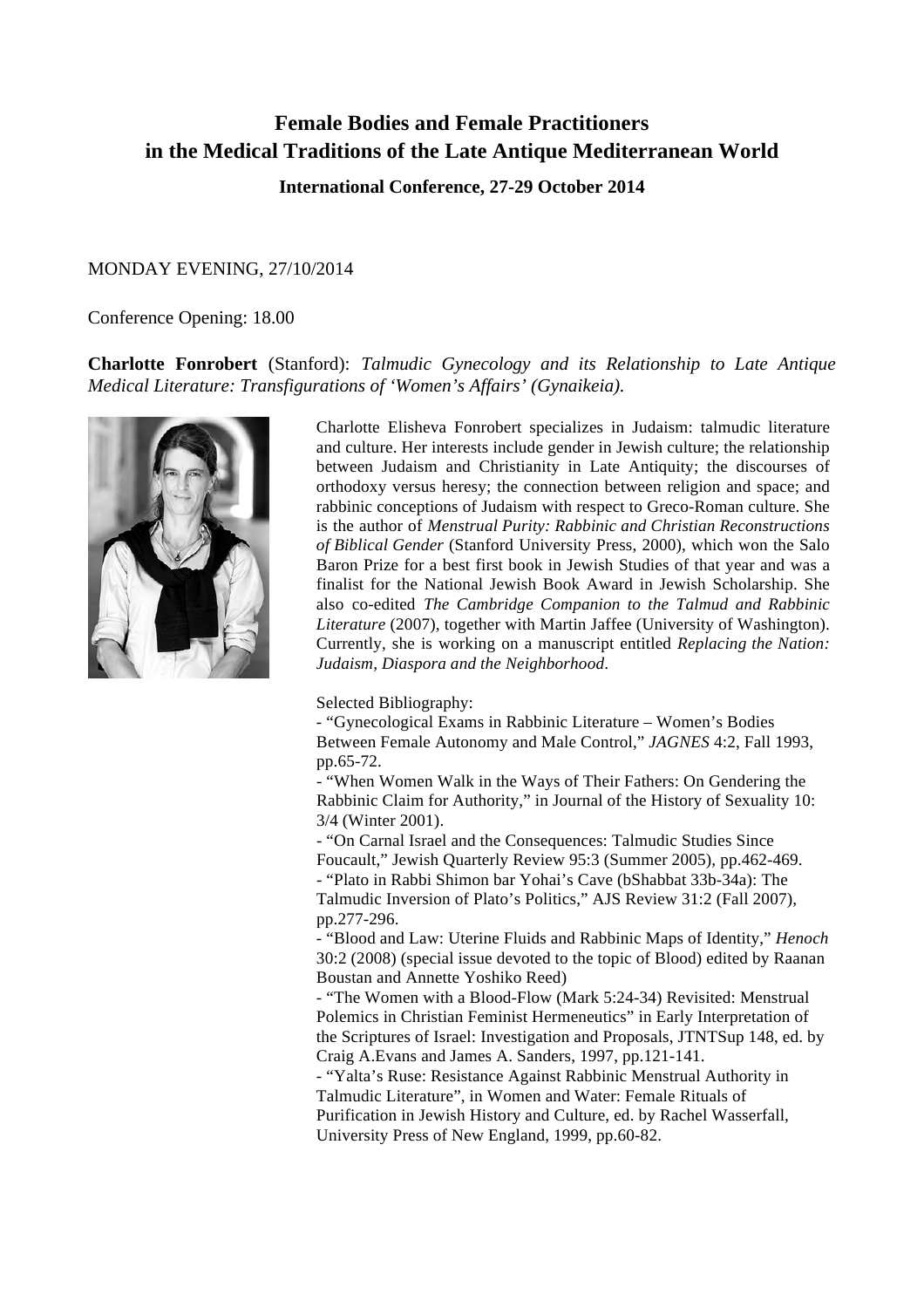## TUESDAY, 28/10/2014

## Session 1: 9.30-11.00

**Tanja Pommerening** (Mainz): *Ancient Egyptian Concepts of Female Anatomy, Physiology, and Specified Pharmacotherapy.*

Ancient Egyptian texts describing anatomical or physiological concepts in detail have yet to be discovered. It is, nevertheless, possible to reconstruct, at least partially, the ideas of the female - in contrast to male - body and functions, such as conception, reproductive substances, pregnancy, and lactation. This reconstruction makes full use of all existing sources; i.e. not only texts concerning gynaecology and obstetrics, such as diagnosis texts, prescriptions, fertility and pregnancy tests, magical incantations and spells, but also magical objects and sources from non-medical contexts. It will be shown which ideas emerged in which contexts, and that most of them seem to be deeply settled in the broader Ancient Egyptian world view, and that remedies were rationally used according to the underlying anatomical and physiological concepts.



Tanja Pommerening holds a degree in pharmaceutics and has worked as a pharmacist for 15 years. After her first studies and the approbation (1995) she completed a M.A. (2001, with distinction) in Egyptology and in the history of pharmacology, pharmaceutical biology and natural sciences. In 2004 she received her PhD (summa cum laude) from the University of Marburg and started to work in several DFG-funded research projects. Since 2010 Tanja is professor of Egyptology at Johann-Gutenberg-Universität in Mainz where she is involved in several research initiatives on ancient medicine and science, history of knowledge, the history of ancient cultures and Egyptology.

Tanja has published her monography Die altägyptischen Hohlmaße. (Studien zur Altägyptischen Kultur. Beihefte; 10; Hamburg: Buske 2005) which was awarded the Dalberg-Preis 2005. In collaboration with Annette Imhausen se edited the volume *Writings of Early Scholars in the Ancient Near East, Egypt, Rome and Greece. Translating Ancient Scientific Texts* (Beiträge zur Altertumskunde; 286; Berlin / New York: De Gruyter 2010). Among many others she has published several articles on ancient Egyptian medicine and science like:

- "Altägyptische Rezepte – Eine diachrone Betrachtung." *Geschichte der Pharmazie* 64,3 (2012): 33-38.

- "βούτυρος 'Flaschenkürbis' und κουροτόκος im Corpus Hippocraticum, De sterilibus 214: Entlehnung und Lehnübersetzung aus dem Ägyptischen*." Glotta* 86 (2010): 40-54.

- "Healing measures: dja and oipe in Ancient Egyptian pharmacy and medicine." In: Jenefer Cockitt, Rosalie David (Hgg.): Pharmacy and Medicine in Ancient Egypt. Proceedings of the conferences held in Cairo (2007) and Manchester (2008). (British Archaeological Reports; S2141) Oxford: Archaeopress 2010, S. 132-137.

- "Empfängnisverhütung im Alten Ägypten." In: Helga Dietrich / Birgitt Hellmann (Hgg.): Vom Nimbaum bis zur Pille. Zur kulturgeschichtlichen Vielfalt der Verhütungsmethoden. Weimar: Hain-Verlag 2006, S. 71-76.

- "Altägyptische Heilpflanzen – eine Perspektive für die moderne Phytotherapie?," *Zeitschrift für Phytotherapie* 26 (2005): 61-65.

- "Altägyptische Rezepturen metrologisch neu interpretiert," *Berichte zur Wissenschaftsgeschichte* 26 (2003): 1-16. [Jerry Stannard Memorial Award 2005]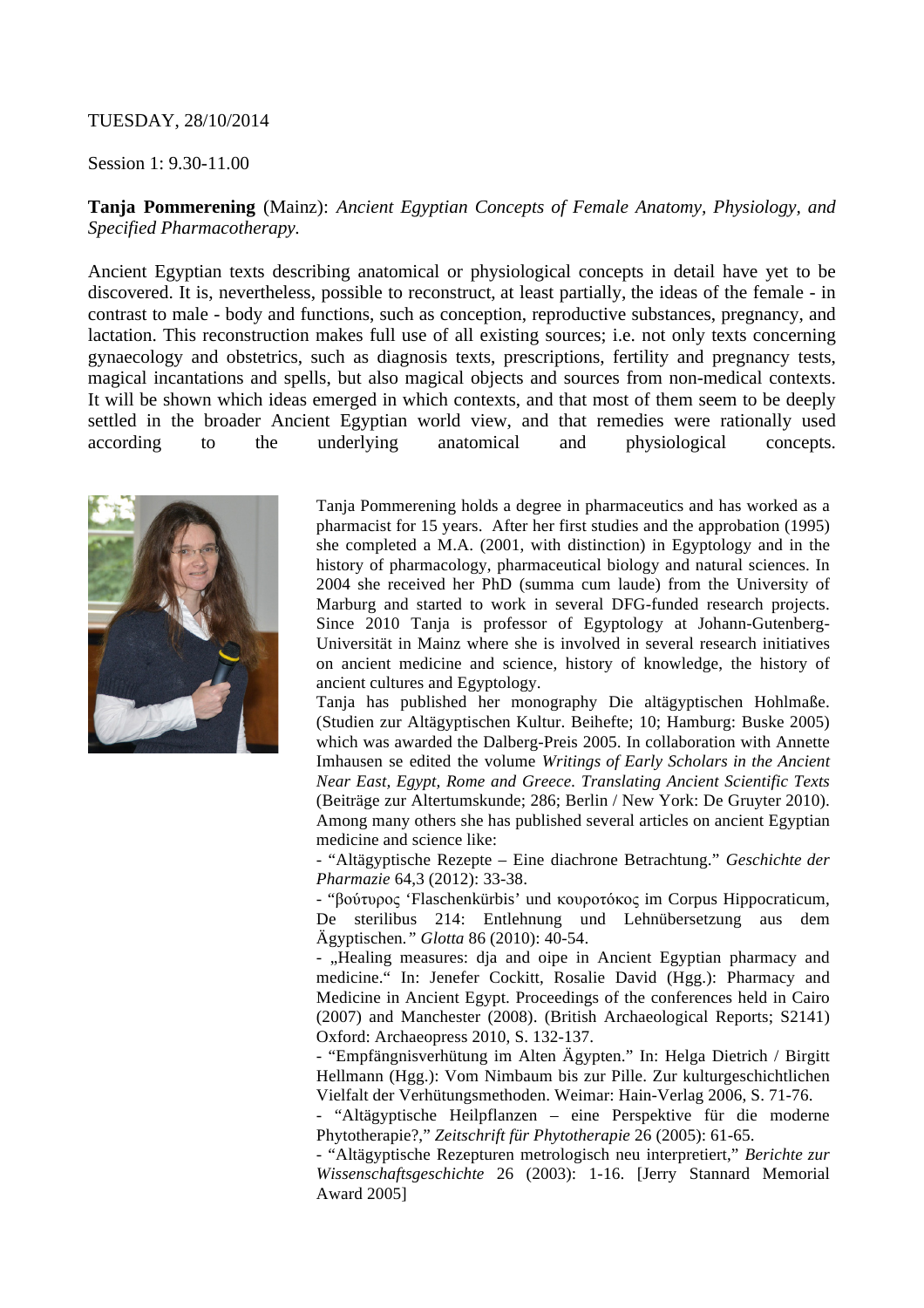**Ulrike Steinert** (FU Berlin): *Women's Heathcare in Ancient Mesopotamian Medicine: Texts, Problems, Interpretations.*

Not unlike the modern medical sub-discipline, Mesopotamian gynaecology was mainly concerned with female health problems connected to fertility, pregnancy and childbirth, as is witnessed by diagnostic and therapeutic texts, which were written within the long period of the 2nd and 1st millennia BCE, and unearthed mainly in the urban centers of ancient Babylonia and Assyria (in the area of modern Iraq). But despite of a similar scope and focus, Mesopotamian medical literature concerned with women differs decisively from texts of other ancient medical traditions as well as from modern gynaecological text books, most prominently by a lack of general theoretical discussions, e.g. about the anatomical differences between men and women, about the female reproductive system, and processes restricted to women such as menstruation.

This presentation will offer an introduction to Mesopotamian gynaecological texts, their characteristics and features, as well as an overview of the topics presented in this corpus. The discussion will address problems of textual interpretation and questions arising from the fragmentary nature of the available sources, e.g. the question concerning different medical practitioners and their involvement in treating women.



Ulrike Steinert studied Assyriology and Social Anthropology at the Freie Universität Berlin in 1997-2004, and at the Georg-August-Universität Göttingen in 2004-2007. In 2007 she was awarded a Ph.D. in Assyriology at the Georg-August-Universität Göttingen for a study about the Mesopotamian concepts of the human person in Akkadian texts of the  $2<sup>nd</sup>$  and  $1<sup>st</sup>$  millennium BCE (published as *Aspekte des Menschseins im Alten Mesopotamien. Eine Studie zu Person und Identität im 2. und 1. Jt. v. Chr.*, Brill: Leiden, Boston 2012). In 2011, she was awarded a Medical History and Humanities Fellowship by the Wellcome Trust for a research project on women's diseases in Babylonian medical texts, which brought her to the University College London, where she worked from 2011-2013. Ulrike's research focuses on the Akkadian language as well as the cultural history, anthropology and medicine of Ancient Mesopotamia from an intercultural perspective.

Her current research in the BabMed project aims at a historical and comparative approach to Assyrian and Babylonian gynaecology.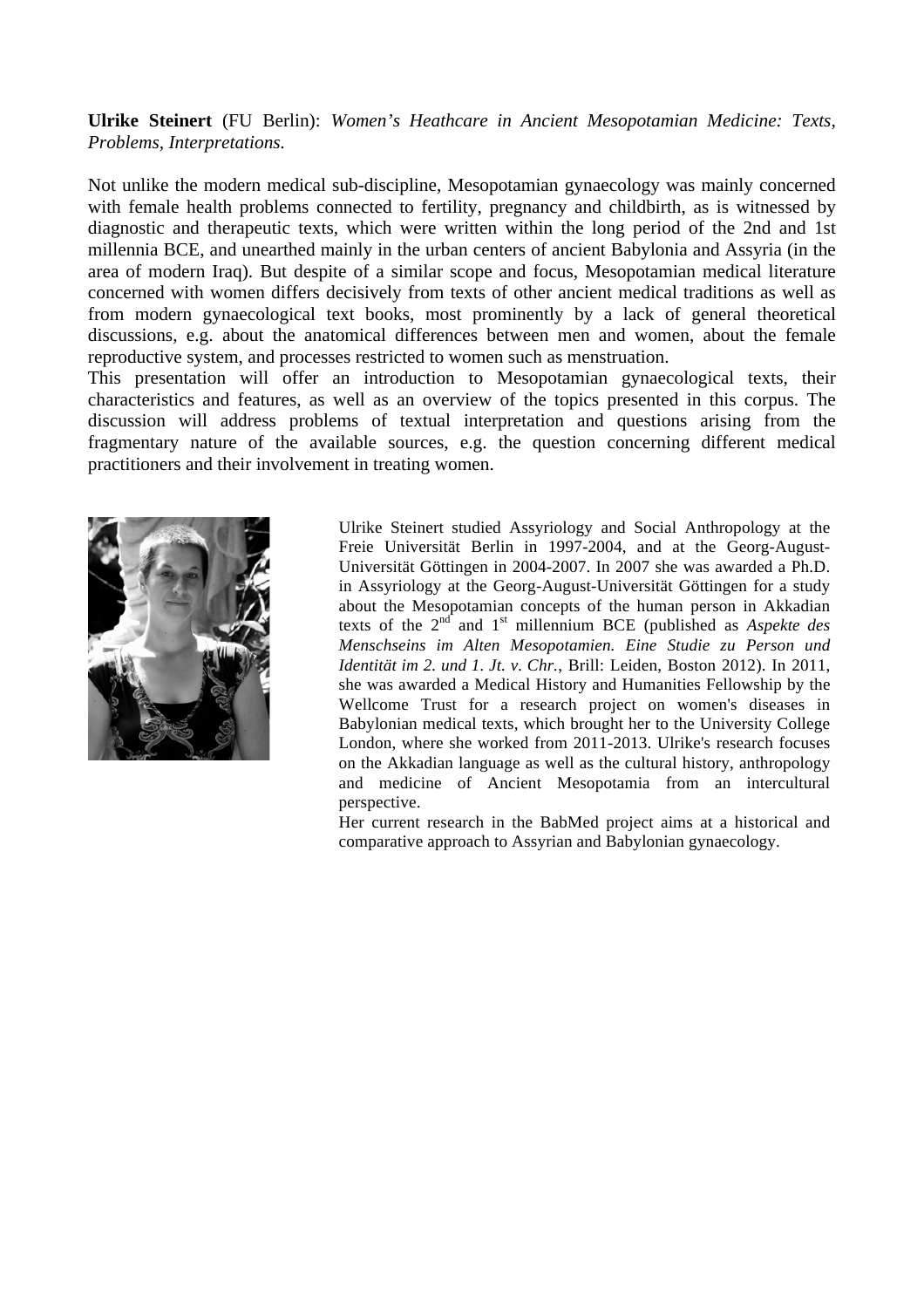#### Session 2: 11.30-13.00

**Giulia Ecca** (BBAW Berlin): *Women's (and Men's) Infertility in Galen's Commentary on Aphorisms, Book 5.*

The Fifth book of the "Hippocratic" Aphorisms represents an important evidence of ancient gynecology: exactly the half of the whole aphorisms (thirty-six Aphorisms of the seventy-two transmitted in the book) is concerned with gynecological problems. Among these there are some aphorisms (especially n. 59 and 62) concerning obstacles to pregnancy or sterility of the woman or of the man (Aph. V 63). The aim of my talk is to show how Galen interprets these aphorisms, to which he dedicates a very long section (more than ten Kühn's edition pages) of his commentary, according to his own theory of the mixture (κρᾶσις). I will briefly show also how the aphorisms and the related galenic commentary are interpreted by the later commentators such as Stephanus and Theophilus.



Giulia Ecca graduated in Classics at the University La Sapienza, Rome and submitted her PhD at the Humboldt University, Berlin, defending her dissertation "*Praecepta. Vorschriften zur medizinischen Deontologie. Edition, Übersetzung und Kommentar*". Since July 2013 she is Mitarbeiterin at the Berlin-Brandenburgischen Akademie der Wissenschaften, *Corpus Medicorum Graecorum*.

Publications:

2009, *Un inno cletico nella decima Epistola pseudoippocratica*, Seminari Romani di Cultura Greca XII, 2, 271-288.

(in Press), *The µισθάριον in the Praecepta. The medical fee and its impact on the patient*, in G. Petridou - Ch. Thumiger (Hrsgg.), *Approaches to the Patient in the Ancient World*.

(in Press), *Note sul Vat. Urb. gr. 68 e sullo scolio a Praec. I 1*, in A.M. Ieraci Bio - A. Roselli (Hrsgg.), *Ecdotica dei testi medici greci, Atti del VII. Colloquio Internazionale*.

(in Press), *Trattati deontologici ai margini del* Corpus Hippocraticum*: De decenti habitu e Praecepta,* Seminari Romani di Cultura Greca.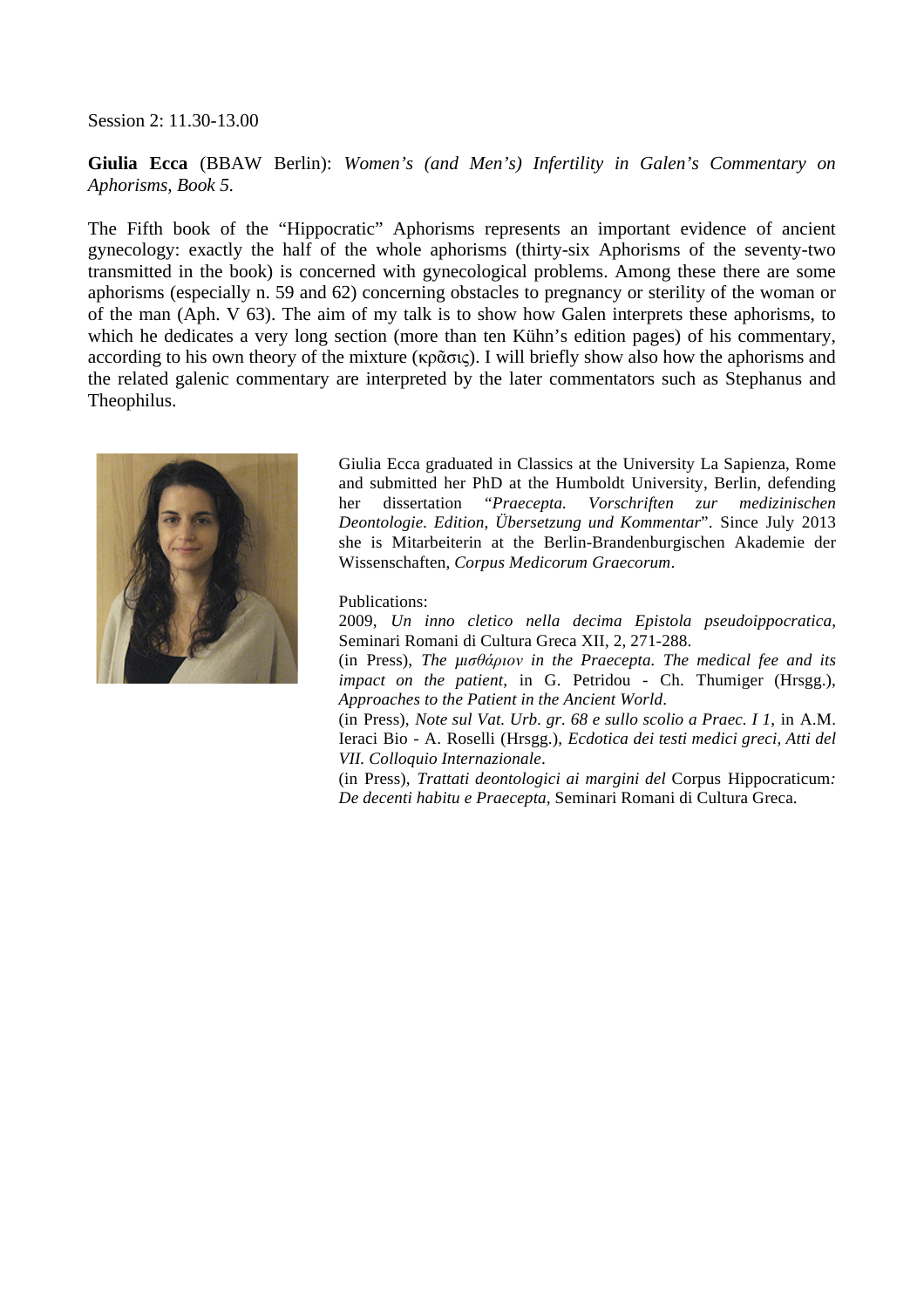# **Siam Bhayro** (Exeter): *Gynaecology in Syriac Sources: Theory and Practice.*

Summary

| Part One: Theory   | A: Galen's main gynaecological works<br>B: Pseudo-Galen<br>C: Incidental gynaecological references<br>D: Paul of Aegina                                    |
|--------------------|------------------------------------------------------------------------------------------------------------------------------------------------------------|
| Part Two: Practice | The Syriac Book of Medicines<br>BoM Part I: Two multiuse remedies for the liver<br>BoM Part I: Three multiuse remedies for the colon<br>Common ingredients |
|                    | BoM Part III: Two specific gynaecological remedies                                                                                                         |

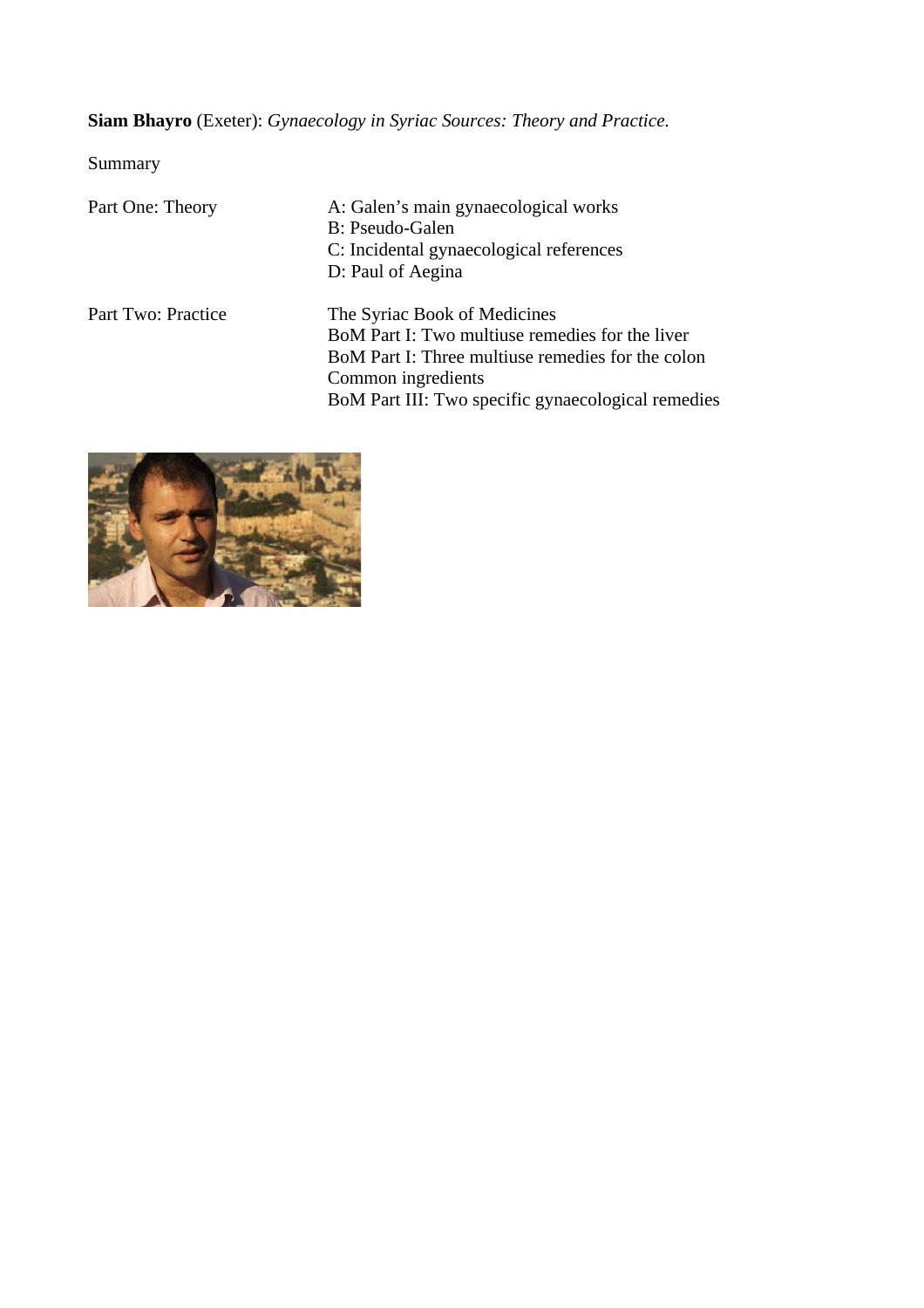Session 3: 14.30-16.00

## **Caroline Musgrove** (Cambridge): *Finding the Authorial Voice in Late Antique Medicine: Maternal Bodies and the Generation of Seeds in the Encyclopaedic Traditions.*

The late antique encyclopaedists have traditionally been viewed as imitative and unoriginal, in keeping with the way much Byzantine literature has been understood in modern scholarship. But despite such negative assessments, this paper will argue that distinct authorial projects can often be discerned in the medical compilers. Focusing upon the collections of Oribasius (c. 320-400), with reference to the later compilations of Aetius (c. sixth century) and Paul (c. seventh century), this paper will aim to describe the more specific ways in which Oribasius used, excerpted and adapted his medical predecessors in constructing his own authorial voice, by offering a case study of his writings on the female body and its generative seed. Indeed, in Oribasius, a view of maternal generation and seed theory emerges which was in many ways unique and distinct from the classical traditions upon which he drew. In addition, it will be suggested that Oribasius offered a more theoretical discussion on generation and embryology than the later compilers, Aetius and Paul; who instead favoured greater practicality and accessibility. In the final part of this paper, it will be argued that this difference between the compilers might be traceable to Oribasius' own authorial intentions, which were as much about the creation of a cultural project of pagan ownership, as it was about the production of a practical medical handbook.



Caroline Musgrove completed her MA at Cardiff University in 2012, with an Arts and Humanities Research Council scholarship. She is currently in the third year of her AHRC funded PhD in Classics at the University of Cambridge. Her PhD dissertation explores the gynaecological texts of late antiquity from the fourth to seventh centuries AD, and their relationship with the broader cultural context of this period, particularly regarding the influences of Christianity and Christian culture. Within this framework, she is primarily concerned with the themes of virginity and generation, and on the reception of classical gynaecological texts in late antiquity. In addition, she has academic interests in gender studies, late antiquity, and in early Christianity more broadly. She has presented aspects of her work at the 'Approaches to Ancient Medicine' conference at Cardiff in August 2012, and at the 'Cambridge Interdisciplinary Reproduction Forum' in November 2013.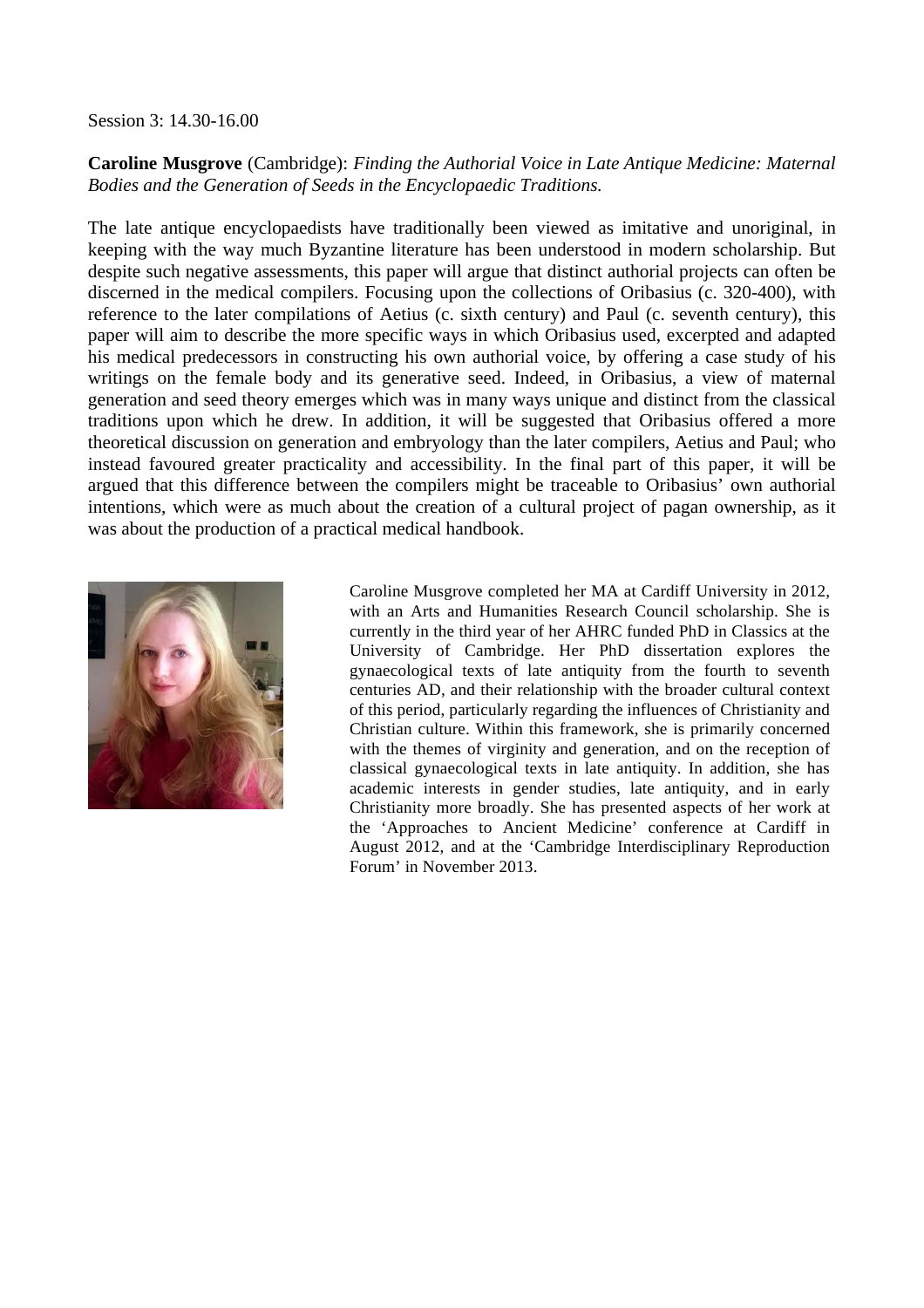**Tirzah Meacham** (Toronto): *Reality or Theoretical Discussion: Pre-Menarchal Pregnancy, Superfetation, and Pregnancy during Lactation in Rabbinic Literature.*

This paper will discuss the tannaitic source and the Talmudic discourse on it which mandate use of a contraceptive device for three categories of women: a pre-menarchal girl, a pregnant woman, and a lactating woman. Although none of these women are obvious candidates for contraception, the rabbinic sages' understanding of female reproductive processes enabled them to create protective legislation for them and their existing and potential offspring. The sages were well aware of the possibility that the quality of a woman's milk would change as a result of pregnancy. Their discussions of the change in milk and its production do not reflect the actual *realia* of the processes as understood today but demonstrate their concern for the welfare of the nursing child and the health risks to a child weaned early. Conceiving during pregnancy was a disputed topic in antiquity. Not all rabbinic sages agreed that superfetation was possible. Despite the disagreements, a school of thought held that superfetation was not only possible but constituted a danger for the existing fetus. Recent medical studies, however, have demonstrated that superfetation is far more common than previously thought. Here, too, the *realia* of the situation is somewhat different than that envisioned by the rabbis who held that the later conceived fetus would compress the earlier conceived fetus, when actually the later conceived fetus is endangered by the possibility of premature birth. One of the most unlikely categories of women to conceive is the girl who has not yet reached menarche. Nevertheless, in a society in which pre-pubertal marriage was common enough, pre-menarchal pregnancy may also occur in the window just prior to her first period. Most, but not all, newly menstruating girls have anovulatory cycles yet a minority do ovulate and can conceive. Therefore the protective legislation is threefold in its concerns. In the first case, the pre-menarchal girl is protected from becoming pregnant. In the case of the pregnant woman, the welfare of the existing fetus is protected from competing fetus. In the case of the nursing woman, the quality of the milk available for the suckling child is protected from any change a new pregnancy would bring about.



Tirzah Meacham completed her MA and submitted her PhD at the Hebrew University, and since 1995 is Associate Professor at the University of Toronto, Department of Near and Middle Eastern Civilizations.

Selected publications:

*Sex Rewarded, Sex Punished: A Study of the Status 'Female Slave' in Early Jewish Law* by Diane Kriger, [Final editing and preparation for publication by Tirzah Meacham (leBeit Yoreh)] Boston: Academic Studies Press, 2011 (424 pp.)

*Introducing Tosefta: Textual, Intratextual and Intertextual Studies,* (Harry Fox (leBeit Yoreh) & Tirzah Meacham (leBeit Yoreh), eds.). Hoboken, New Jersey: Ktav 1999, 370pp.

"Women are not Susceptible to Arousal," [Hebrew] in *To be a Jewish Woman,* vol. 6, (Tova Cohen, ed.) Jerusalem: Kolech , 2013, pp.153-167.

"How Pragmatism Trumps Dogmatism: Marginalization and the Masses in the Case of Coming to the Temple," in *Feminist Commentary to the Babylonian Talmud: Seder Qodashim*, Mohr-Seibeck 2012, pp. 85-104.

"On the Margins of Jewishness: The Ambivalent Status of the Convert," in *From Antiquity to the Postmodern World: Contemporary Jewish Studies in Canada* (eds. Daniel Maoz and Andrea Gondos), Newcastle upon Tyne, UK: Cambridge Scholars Publishing, 2011, 18-37.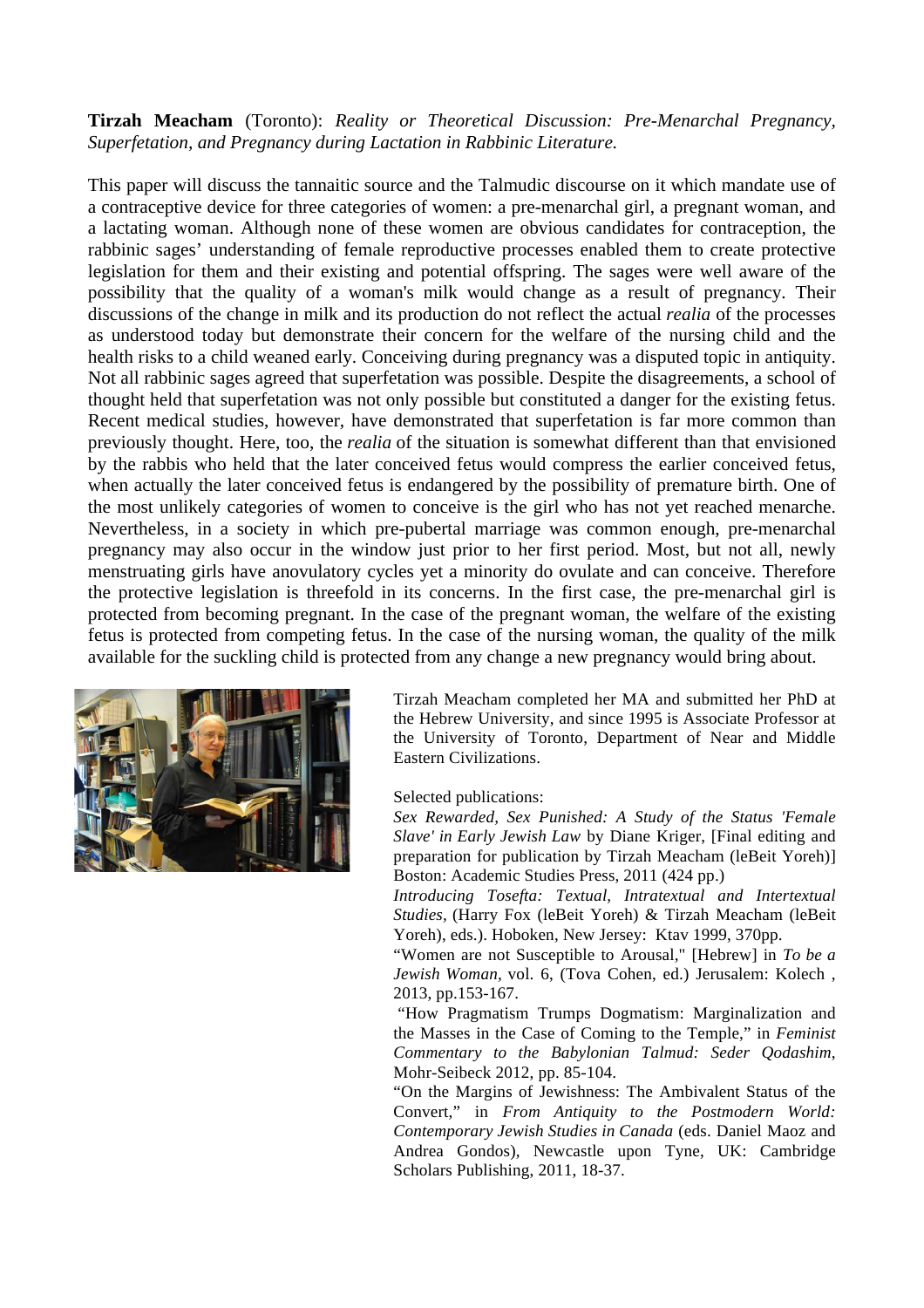Session 4: 16.30-18.00

**Monika Amsler** (Zürich): *"My Mother Told Me …". An Evaluation of the Treatments of the Sickly Newborn in bShab 134a.*

In commenting upon a passage of the Mishna that deals with the treatment of the wound of a freshly circumcised baby, the Gemara of the Babylonian Talmud includes a list of anomalies that occur (presumably frequently) in newborn babies and an explanation on how they are to be treated. Every recipe in the list is passed on by Abaye and introduced with the phrase: "My mother told me...". A comparison with graeco-roman sources (Pliny, Soranos, Galen) shows that the respect of the rabbis towards women's knowledge is quite singular. However, some of the recipes lack any practical foundations and the question arises, whether this is due to misunderstandings by Abaye himself or due to the mistakes of later copyists - or, they might even suggest that the rabbis' wish to enter into the domain of female knowledge led them to produce fictitious recipes.



Monika Amsler (25.10.1976) studied at the University of Berne (Bachelor in Theology, 2008-2011), and the Universities of Berne and Zurich (MA in Ancient Judaism, 2011-2013). She is a PhD fellow at the University of Zurich (URPP Asia and Europe).

Publications:

Der Himmel als rabbinische Institution: Aspekte einer Jenseitsvorstellung im babylonischen Talmud, in: P. Bukovec / B. Kolkmann-Klamt (eds.), Jenseitsvorstellungen im Vorderen Orient, Tübingen 2013 (RVO Bd. 1), 379-394.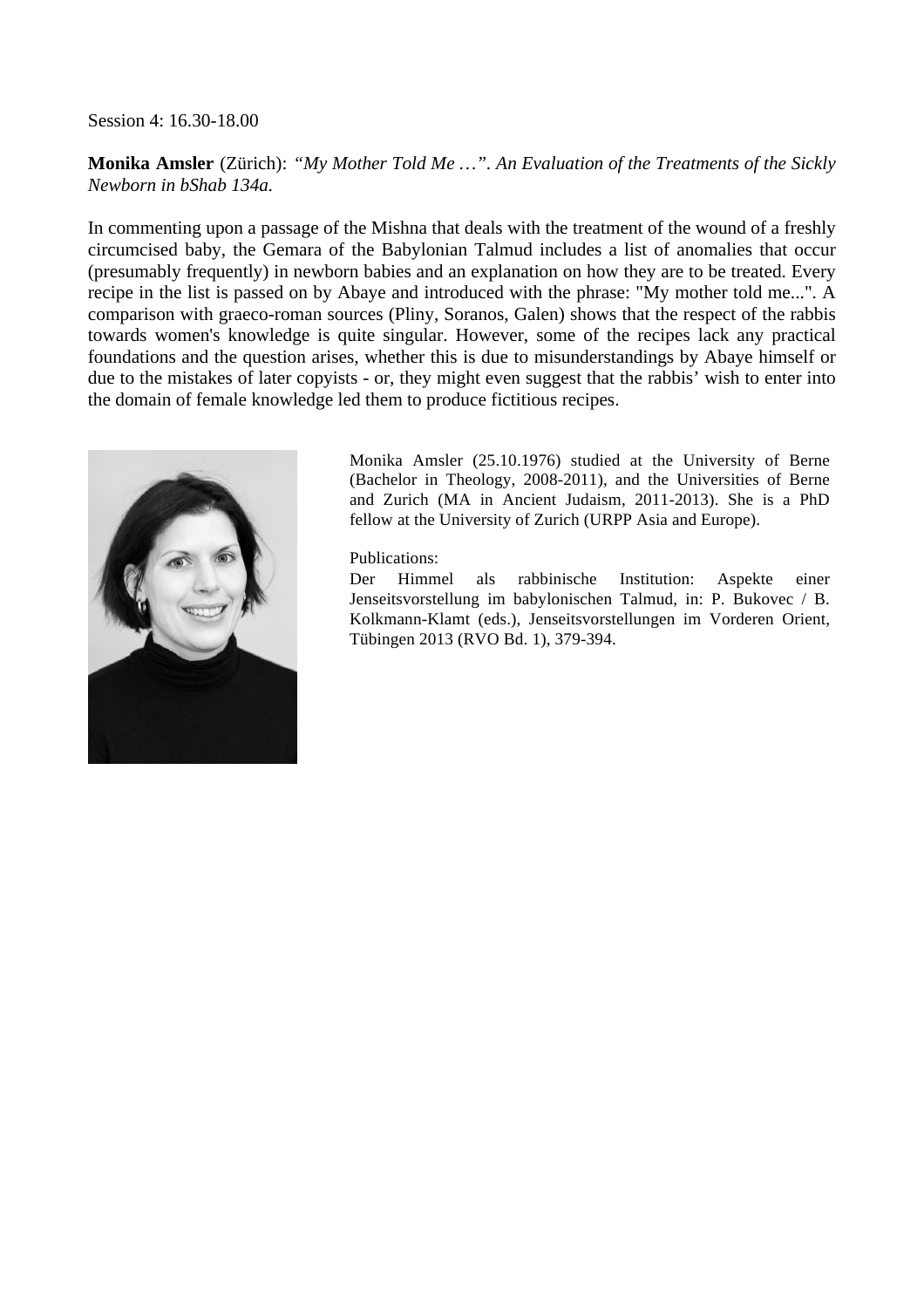## **Hannah Tzuberi** (FU Berlin): *The Difficult Birth in Mishnaic Law: Regulation, Failure and Empathy.*

The mishnah Ohalot 7:4 describes a woman, who gives birth. Yet, its prime intent is not the accurate description of "what a birth is," but the halakhic handling of a "grey zone" of passage, the management of the timespan, in which somebody or something changes from status "a" into status "b." The tannaim try to incorporate a birth into their halakhic system, and to comprehend it inasmuch as it is relevant for the halakhic subject in question (here: ritual purity). mOhal 7:4 is not a midwife's handbook, but a text of law, that seeks out order and clear, definable borderlines. In order to make the female body accessible, the tannaim conceptualize it in analogy to a house: When does its "door" open? When exactly can a child be considered to be born? In my lecture I would like to focus less on the tannaims' answers to this question, but on the effects (rhetoric and concrete, social) of this "body-as-house"-concept. I am interested in how the female birthing body makes its way into halakhic discourse, how it is made and represented, and by extension, how this discourse constitutes relations of power and knowledge.



Christiane Hannah Tzuberi studied Jewish Studies ("Judaistik") and Islamic Studies at the Freie Universität Berlin. In 2012 she finished her Ph.D., in which she focuses on the halakhic discourse surrounding the (disputed) legitimacy of a transgression when being trapped in situations of mortal danger. Her main research interests are rabbinic literature, feminist theory, and gender studies. She is currently working as a research assistant with Tal Ilan (Freie Universität Berlin) and works both on the publication of her Ph.D. and a feminist commentary on Tractates Kelim, Ohalot and Negaim, as part of Tal Ilans research project ("A Feminist Commentary on the Babylonian Talmud").

#### Publications:

"A Rescue from a Transgression through Death, or a Rescue from Death through a Transgression," in: Between Babylonia and Palestine, Ronit Nikolsky and Tal Ilan (eds.), Brill 2014

"And a Woman is a High Priest." From the Temple to the Kitchen, from the Laws of Kashrut to the Laws of Ritual Im/Purity," in: Conference Volume "A Woman in the Temple? Women in Tractate Qodashim," Tal Ilan (ed.), Tübringen, Mohr Siebeck 2012

"Clouds of Glory or Real Sukkot? The Symbolism of the Sukkah," in: Shulamit Valler, A Feminist Commentary on Massekhet Sukkah, Tübingen, Mohr Siebeck 2009

"Der Fetus ist ein Glied seiner Mutter (ubar yerekh imo): Eine rabbinische Interpretation von Exodus 21:22-24", Lectio difficilior, 2008.2.

Übersetzung: Das israelische Gesetz über Sterbehilfe und über Betreuung am Lebensende aus dem Jahr 2005, Übersetzung aus dem Hebräischen und Einleitung von C. Steuer, Frankfurter Studien zur Geschichte und Ethik der Medizin 4, Wetzlar 2010, 65 S.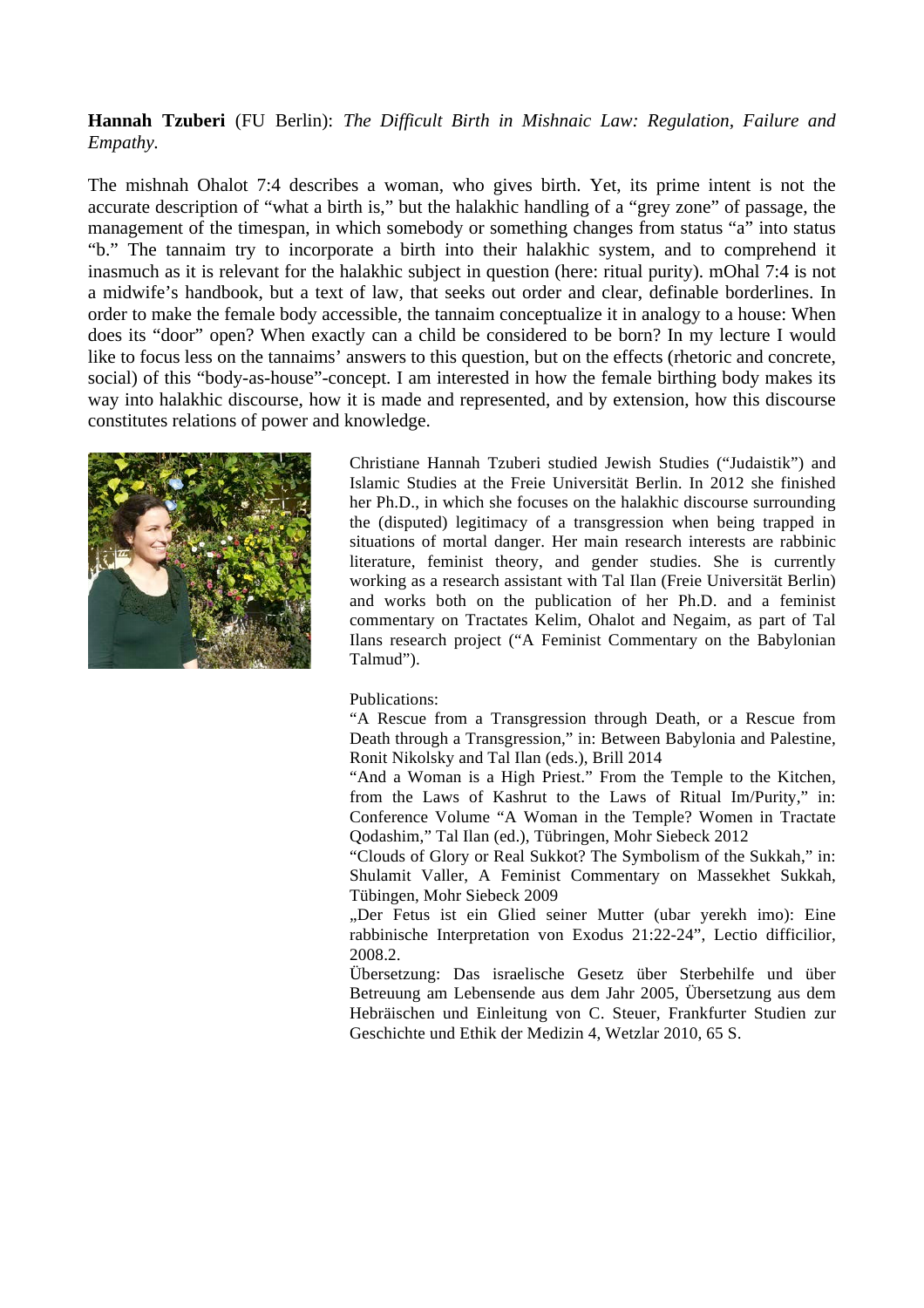## WEDNESDAY, 29/10/2014

## Session 1: 10.00-11.30

## **Tal Ilan** (FU Berlin): *Salome's Medicinal Recipes and Jewish Women Doctors in Antiquity.*

This paper discusses the appearance of an enigmatic Salome in the writings of the Greek physician Galen and the medical recipe assigned to her. First I argue that this is a historical personage, typical of the king of women mentioned in the writings of Galen, who also provided him with medical recipes. Then I argue that, although the evidence we have in other sources as well (primarily rabbinic literature) is scant, Salome was not the only learned female Jewish physician and I will put her in context with the other women who are recalled in a similar manner.



Tal Ilan awarded a PhD in 1991 at the Hebrew University, and since 2003 is Professor at the Freie Universtität zu Berlin, Institut für Judaistik.

Most important publications:

Tal Ilan, 1995. *Jewish Women in Greco-Roman Palestine: An Inquiry into Image and Status* (Texte und Studien zum Antiken Judentum 44) Tübingen: Mohr Siebeck.

Tal Ilan, 1997. *Mine and Yours are Hers: Retrieving Women's History from Rabbinic Literature* (Arbeiten zur Geschichte des antiken Judentums und des Urchristentums 41) Leiden: Brill.

Tal Ilan, 1999. *Integrating Jewish Women into Second Temple History* (Texte und Studien zum Antiken Judentum 76) Tübingen: Mohr Siebeck. Tal Ilan, 2002-2012. *Lexicon of Jewish Names in Late Antiquity: Part I – Palestine 330 BCE-200 CE* (Texte und Studien zum Antiken Judentum 91); *Part II – Palestine in Late Antiquity 200-650* (Texte und Studien zum Antiken Judentum 148); *Part III – The Western Diaspora 330 BCE-650 CE* (Texte und Studien zum Antiken Judentum 126); *Part IV – The Eastern Diaspora 330 BCE-650 CE* (Texte und Studien zum Antiken Judentum 141) Tübingen: Mohr. Siebeck.

Tal Ilan, 2006. *Silencing the Queen: The Literary Histories of Shelamzion and other Jewish Women* (Texte und Studien zum Antiken Judentum 115) Tübingen: Mohr Siebeck.

Tal Ilan, 2008. *A Feminist Commentary to the Babylonian Talmud, Volume II.9: Massekhet Ta'anit*. Tübingen: Mohr Siebeck.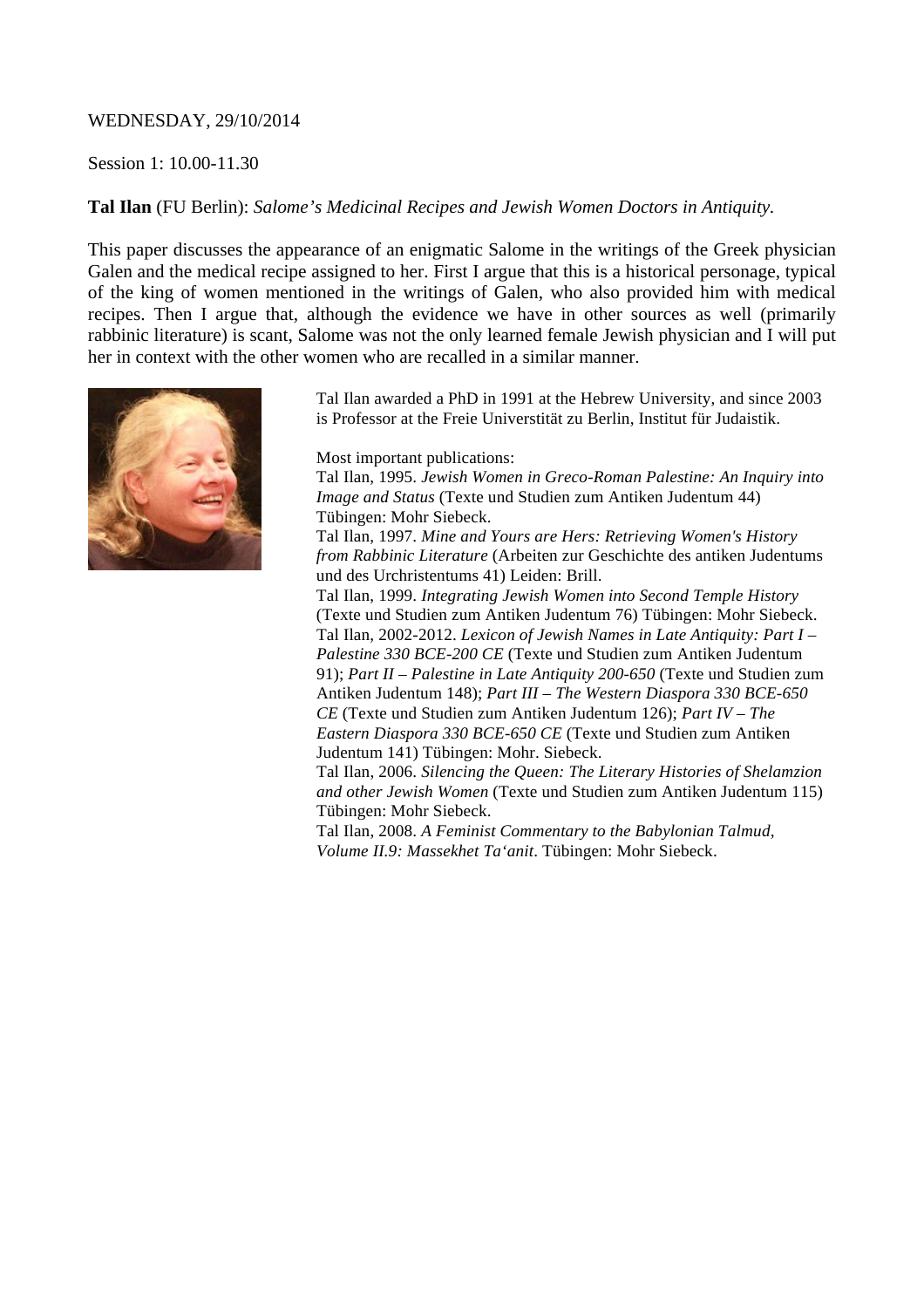#### **Carmen Caballero-Navas** (Granada): *On the Medieval Beginnings of Jewish Gynaecology.*

This paper focuses on the early stage of the reception and accommodation of gynecological literature by Jewish authors and translators during the Middle Ages. In it I discuss the Hebrew textual production on women's health care from the end of the twelfth and during the thirteenth century, and provide with an inventory of texts and their distribution. By doing so, I attempt to offer a glimpse of the gynaecological literature available in Hebrew at the time, as well as to contribute to the understanding of textual choice and dissemination. In addition, I discuss the weight that theories on the functioning of the female body from the Latin and Arabic medical traditions had in the Hebrew corpus, and explore the ways in which notions on women's physiology were accommodated by Jewish authors, translators and copyist at this early stage. In my view, their negotiations regarding this key issue were central in shaping this genre of Jewish medical literature.



Dr. Carmen Caballero-Navas is Associate Professor at the University of Granada. Her research focuses on the Hebrew textual production on women's healthcare in the Mediterranean West during the Middle Ages, with special attention to women's experiences. Her other research interests include: the transmission and reception of medical ideas among medieval Jews of southern Europe; the medieval Hebrew medical corpus; Jewish debates on sexual difference and the construction of meanings for the female body; the historical experience of medieval Jewish women; and Jewish knowledge and practice of magic in the Middle Ages.

Her more relevant publications include:

*The Book of Women's Love and the Jewish Medieval Medical Literature on Women: Sefer ahavat nashim* (London: Kegal Paul, 2004),

"Secrets of Women: Naming Sexual difference in Medieval Hebrew Medical Literature," *Nashim: A Journal of Jewish Women's Studies and Gender Issues* 12 (2006): 39–56.

"Algunos 'secretos de mujeres' revelados. El Še'ar yašub y la recepción y transmisión del Trotula en hebreo", *Miscelánea de Estudios Árabes y Hebraicos, Sección Hebreo*, 55 (2006): 381-425.

"The Care of Women's Health: An Experience Shared by Medieval Jewish and Christian Women," *Journal of Medieval History* 34. 2 (2008): 146–63. "Mujeres, cuerpos y literatura médica en hebreo", *Asclepio. Revista de Historia de la medicina y de la Ciencia,* 60 (2008): 37-61.

"Maimonides' contribution to Women's Health Care and his Influence on the Hebrew Gynaecological Corpus", in Carlos Fraenkel (ed.), *Traditions of Maimonideanism.* (Brill: Leiden, 2009, pp. 33-50).

*Late Medieval Jewish Identities*. *Iberia and Beyond*. (New York: Palgrave Macmillan, 2010, Co-edited with Esperanza Alfonso)

"Medicine among Medieval Jews: The Science, the Art, and the Practice", in Gad Freudenthal (ed.), *Science in Medieval Jewish Cultures*. (Cambridge: Cambridge University Press, pp. 320-342).

"El saber y la práctica de la magia en el judaísmo hispano medieval", *Clio & Crimen: Revista del Centro de Historia del Crimen de Durango*, 8 (2011): 73-104.

"Maimonides and his practice of gynaecology", in Kenneth Collins, Samuel Kottek y Fred Rosner (eds.), Moses Maimonidesand His Practice of Medicine. (Haifa-New York, Maimonides Research Institute, 2013, pp. 61-84).

"She will give birth immediately. Pregnancy and Childbirth in Medieval Hebrew Medical Texts Produced in the Mediterranean West", *Dynamis. Acta Hispanica ad Medicinae Scientiarumque Historiam Illustrandam*, 34/2 (2014): 377-401.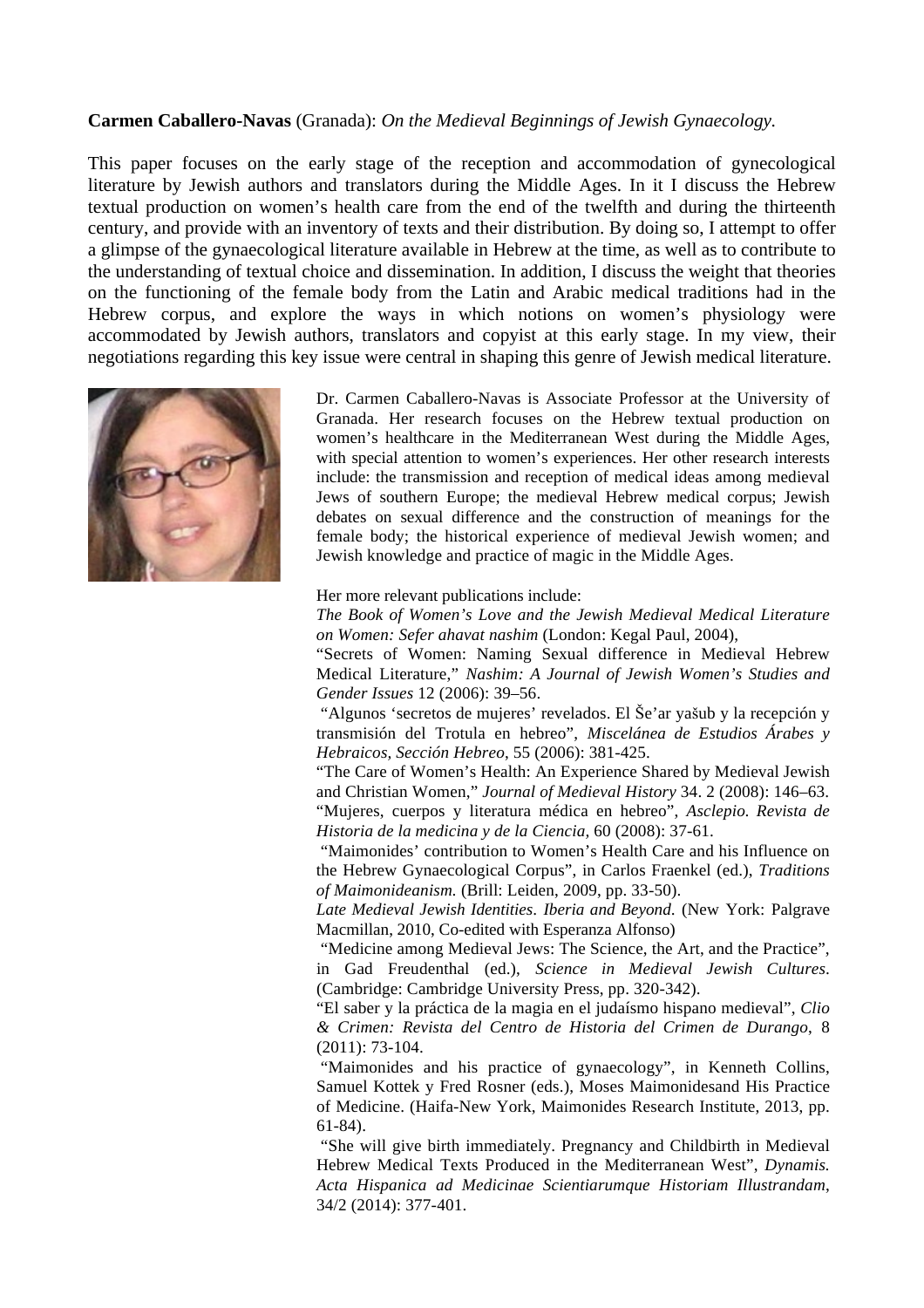#### Session 2: 12.00-13.00

## **Sean Coughlin** (TOPOI Berlin) / **Marzia Soardi** (Palermo): *The Female in Aristotle's Biology and its Byzantine Reception.*

Aristotle was the first philosopher we know of to argue from female animals' reproductive role to their status as inferior members of a species. These arguments were to have a profound influence on later accounts of female behaviour, function, physiology, and illness. In this talk, we will trace one of these lines of influence: from Aristotle to his twelfth-century Byzantine commentator, Michael of Ephesus. The talk has two aims. The first is to clarify Aristotle's arguments concerning the female and their reproductive role. To do this, we will look at the philosophical and empirical evidence behind two of Aristotle's claims—the physiological claim that females are colder than males, and the functional claim that the female contributes only matter to the process of reproduction. The second is to look at how these claims were received and interpreted by Michael of Ephesus  $(12<sup>th</sup>$ Century) in his commentary of Aristotle's *On the Generation of Animals* (*GA*). Michael's commentary on *GA* is not as extensive as his commentaries on other works—Michael tells us that his *GA* commentary, unlike the others, will treat only confusing or unclear aspects of *GA*; it also lacks an explicit endorsement of the Aristotelian positions it covers. Nevertheless, by looking at the kinds of things a twelfth-century audience might find confusing, and the ways Michael goes about clarifying them, we think we can shed some light on Michael's own philosophical and empirical commitments. Specifically, we will look at passages about female function and physiology, and show how Aristotle's arguments concerning the inferiority of females were adapted to fit Michael's own philosophical framework.



Sean Coughlin is a post-doctoral fellow with the Topoi Excellence Cluster and based at the Humboldt working with Philip van der Eijk. He studied under Devin Henry at the University of Western Ontario in Canada, and defended his dissertation "Method and Metaphor in Aristotle's Science of Nature" in 2013. His research looks at ideas about causation in ancient philosophy and science, particularly the ancient life sciences, and attempts to piece together how these ideas changed over time, and what these changes can tell us about the development of different methods, models and norms of scientific inquiry. He is currently putting together a collection, translation and commentary on fragments of Athenaeus of Attaleia, the purported founder of the Pneumatist school of medicine and purported student of the Stoic natural philosopher, Posidonius. He is also working on a translation of Michael of Ephesus' commentary on Aristotle's Generation of Animals. Some further projects he is working on include a digital repository of texts related to ancient experiments; a study of ecology and the concept of place in Theophrastus' botany; and, a study of the influences of medical inquiry on Aristotle's natural science.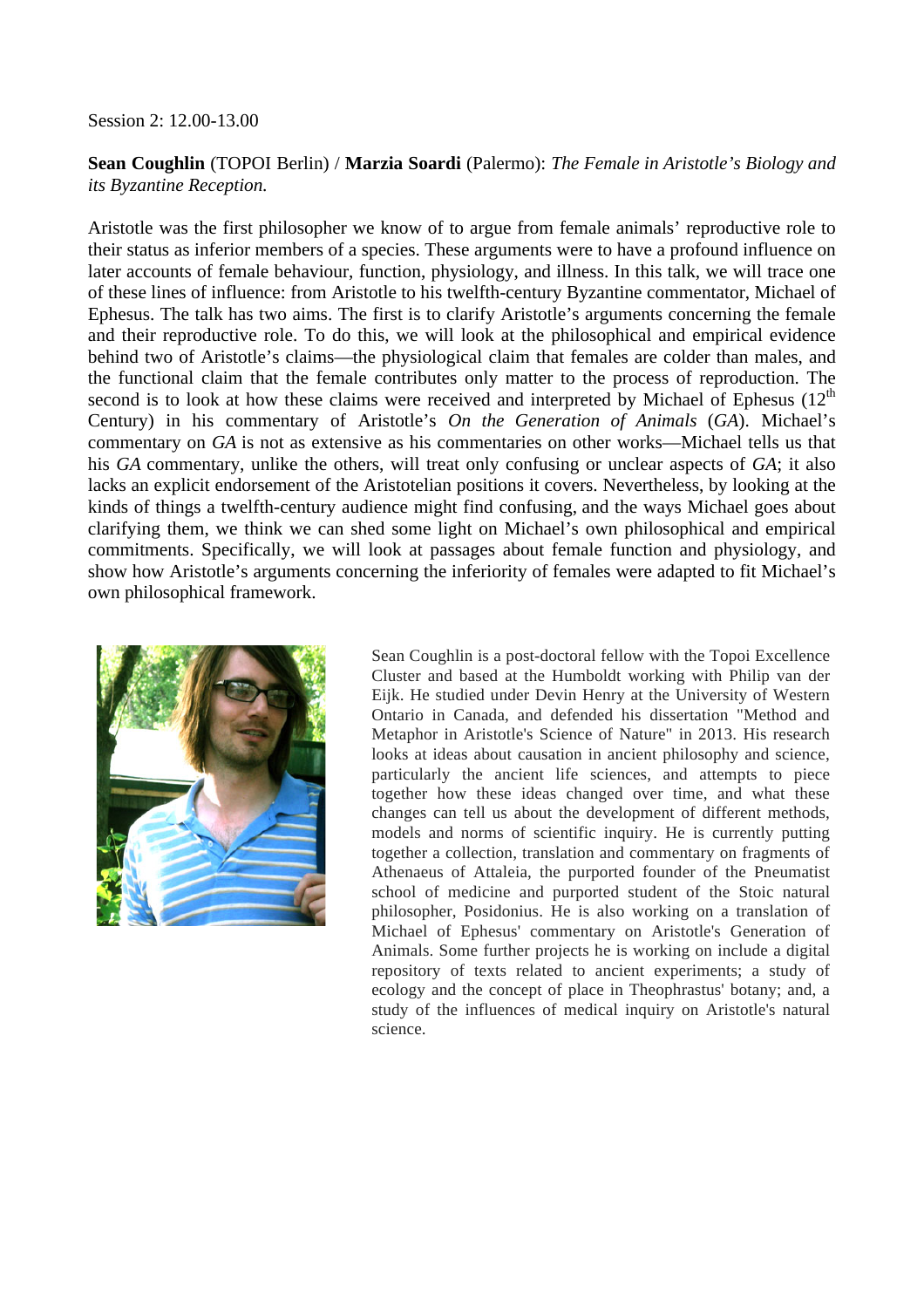

Marzia Soardi graduated in Classics at the University of Palermo with a dissertation entitled "Women, maternal role and maternity in the biological works of Aristotle" (supervisor Prof. V. Andò). In 2009 she gained a PhD in Greek-Latin Philology and Culture at the University of Palermo, with a dissertation entitled "The Female representations in the Aristotelian thought", under the supervision of Prof. V. Andò. During her doctoral studies she was visiting scholar at the University of Cambridge, Faculty of Classics. Since 2012 she has been conducting the most part of her research in Berlin, taking part in the Prof. Philip van der Eijk's project "Medicine of the Mind, Philosophy of the Body", where she is now as visiting scholar.

Publications:

"Le rappresentazioni del femminile in Aristotele", Roma, 2014, Book, forthcoming.

"Aristotele e le malformazioni genetiche: riflessioni a partire dal IV libro del De generatione animalium", "Aevum Antiquum", forthcoming.

"Automaton and spontaneous generation: a problematic aspect in the Aristotelian theory of reproduction", "Medicina nei secoli", forthcoming.

"As a Mother": a reading of the relationship between the Aristotelian theory of Reproduction and the concept of Prime Matter", "EPEKEINA. International Journal of Ontology. History and Critics", V, 1, 2015, forthcoming.

"La philia materna nella riflessione aristotelica", "Seminari romani di cultura greca", III, 1, 2014

"Né uomo né bestia. Riflessioni sulla Theriotes a partire dal VII libro dell'Etica Nicomachea", in V. Andò, N. Cusimano (a cura di) "Come bestie? Forme e paradossi della violenza tra mondo antico e disagio contemporaneo"*,* Roma 2010, 77-88.

"Aggressivita' e istinto materno nella zoologia aristotelica: l'identita' sessuale tra maschile e femminile", in S. Beta, F. Marzari (a cura di), Animali, ibridi e mostri nella cultura antica, Atti dei convegni, Siena, 4-5 giugno 2007, Columbus, Ohio, 11, 12, 13, gennaio 2008, I quaderni del ramo d'oro, 9, Firenze 2010, 95-110.

"Il femminile come alterità in Aristotele", in M. Gargiulo, C. Peri, G. R Regalzi (a cura di) "Definirsi e definire: percezione, rappresentazione e ricostruzione dell'identità", Atti del III convegno dell'Associazione Orientalisti (Roma, 23-25 febbraio 2004), 2006, 144-158.

"Il coraggio in Aristotele. tra virtù maschile e identità femminile", "Hormos", 6/7, 2005, 193-214.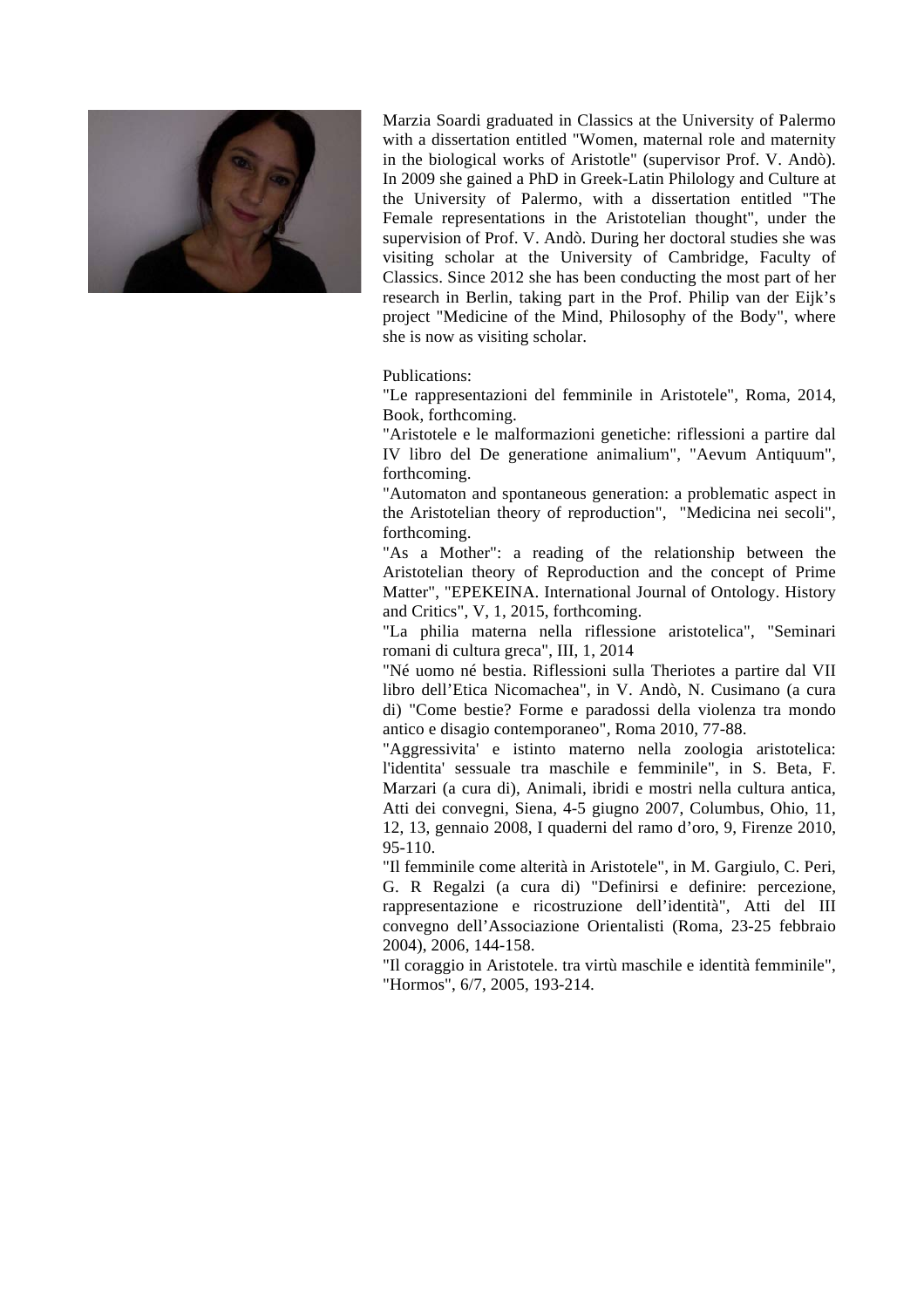Session 3: 15.00-16.30

**Petros Bouras-Vallianatos** (London): *Byzantine Criticism of Galenic Theories on Conception: the Case of Symeon Seth's Refutation of Galen.*

The paper deals with the short eleventh-century Byzantine treatise, *Refutation of Galen*, written by Symeon Seth with an attempt to unveil author's writing intentions and audience. This is the sole case in Byzantine medical literature where an author writes a specific work to openly criticise Galen, whose otherwise authority remained uncontested throughout the Byzantine era. It is even more striking by the fact that Symeon Seth is not a practising physician, but a famous as a translator from Arabic into Greek and a professional astrologer in the service of the emperor Alexios I Komnenos (r. 1081-1118), writing also treatises on natural philosophy, astronomy, and dietetics. The *Refutation of Galen* discusses various Galenic ideas on human physiology, mainly based on Galen's *On the Natural Capac*ities, *On the Function of the Parts*, and *On Semen*. A certain part of the text focuses on Galen's theory of conception, and, in particular, on his deviation from Aristotelian views or Galen's owns contradictions within his corpus on theories such as the formation of bodily parts from menstrual blood and the theory that the right side of the womb produces males and so forth. I would like to show that Symeon Seth's criticism is not based on practical observations, but it is a mere literary construction with an ultimate scope to claim authority and establish himself among his contemporaries.



Petros Bouras-Vallianatos (BPharm, Athens; BA, London; Mst, Oxon) has recently submitted his PhD at King's College London. His thesis concentrates on the works of the late Byzantine medical author John Zacharias Aktouarios. He spent time as a Junior Research Fellow at John Kluge Center of the Library of Congress, Washington D.C. (2012-2013), and taught medical history as a Visiting Lecturer at Royal Holloway, University of London (2013- 2014). He has recently completed a new descriptive catalogue of the Greek manuscripts at the Wellcome Library in London. His publications include articles on the reception of ancient medical authors such as Galen and Archigenes in Byzantium, and also specialised studies on Alexander of Tralles, Symeon Seth, and John Zacharias Aktouarios. He has been contracted to co-edit *Brill's Companion to the Reception of Galen* with Barbara Zipser. His main interests encompass the history of uroscopy and pharmacology, and Greek palaeography.